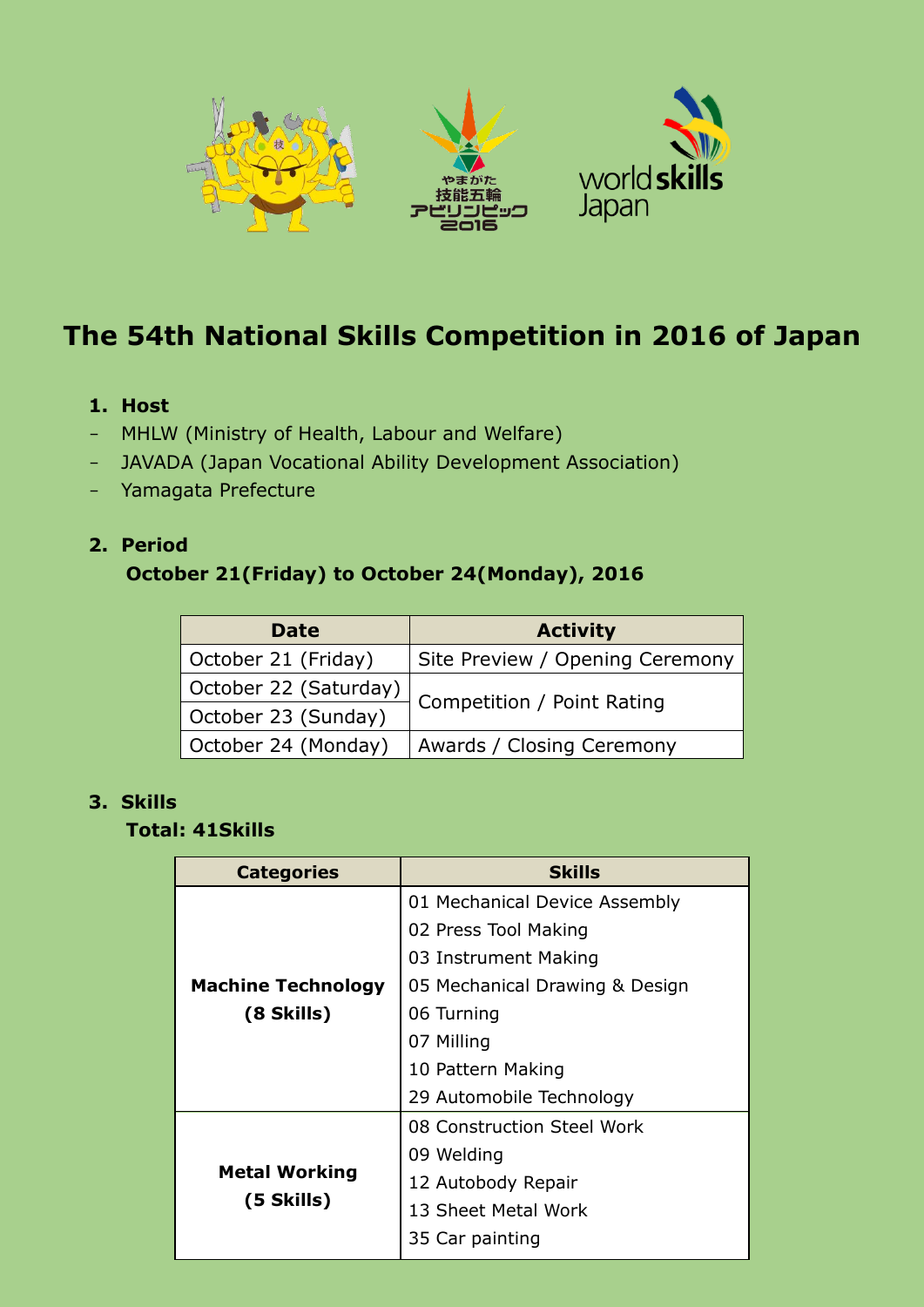| <b>Categories</b>                    | <b>Skills</b>                         |
|--------------------------------------|---------------------------------------|
|                                      | 04 Mechatronics                       |
| <b>Electronic Technology</b>         | 15 Industrial Electronics             |
| (4 Skills)                           | 16 Commercial Wiring                  |
|                                      | 17 Industrial Control                 |
|                                      | 11 Wall & Floor Tiling                |
|                                      | 14 Plumbing                           |
|                                      | 18 Stonemasonry                       |
| <b>Construction</b><br>$(10$ Skills) | 19 Plastering                         |
|                                      | 20 Cabinetmaking                      |
|                                      | 21 Joinery                            |
|                                      | 22 Carpentry                          |
|                                      | 31 Landscape Gardening                |
|                                      | 36 Refrigeration and Air Conditioning |
|                                      | 40 Construction Worker (TOBI)         |
|                                      | 23 Jewellery                          |
|                                      | 24 Floristry                          |
|                                      | 25 Ladies' Hairdressing               |
|                                      | 26 Men's Hairdressing                 |
| <b>Service &amp; Fashion</b>         | 27 Ladies' Dressmaking                |
| $(11$ Skills)                        | 28 Confectioner                       |
|                                      | 30 Cooking                            |
|                                      | 32 Kimono Making                      |
|                                      | 33 Cooking (Japanese)                 |
|                                      | 34 Restaurant Service                 |
|                                      | 41 Watch Repairing                    |
| IT<br>(3 Skills)                     | 37 IT Network Systems Administration  |
|                                      | 38 Information Network Cabling        |
|                                      | 39 Web Design                         |

## **4. Competitors**

Approx. 1,200 (Expected)

#### **5. Venues**

# **\*Opening Ceremony (tentative)**

Yamagata Prefectural General Sports Park, Gymnasium (Tendo City)

# **\*Competition Sites (tentative)**